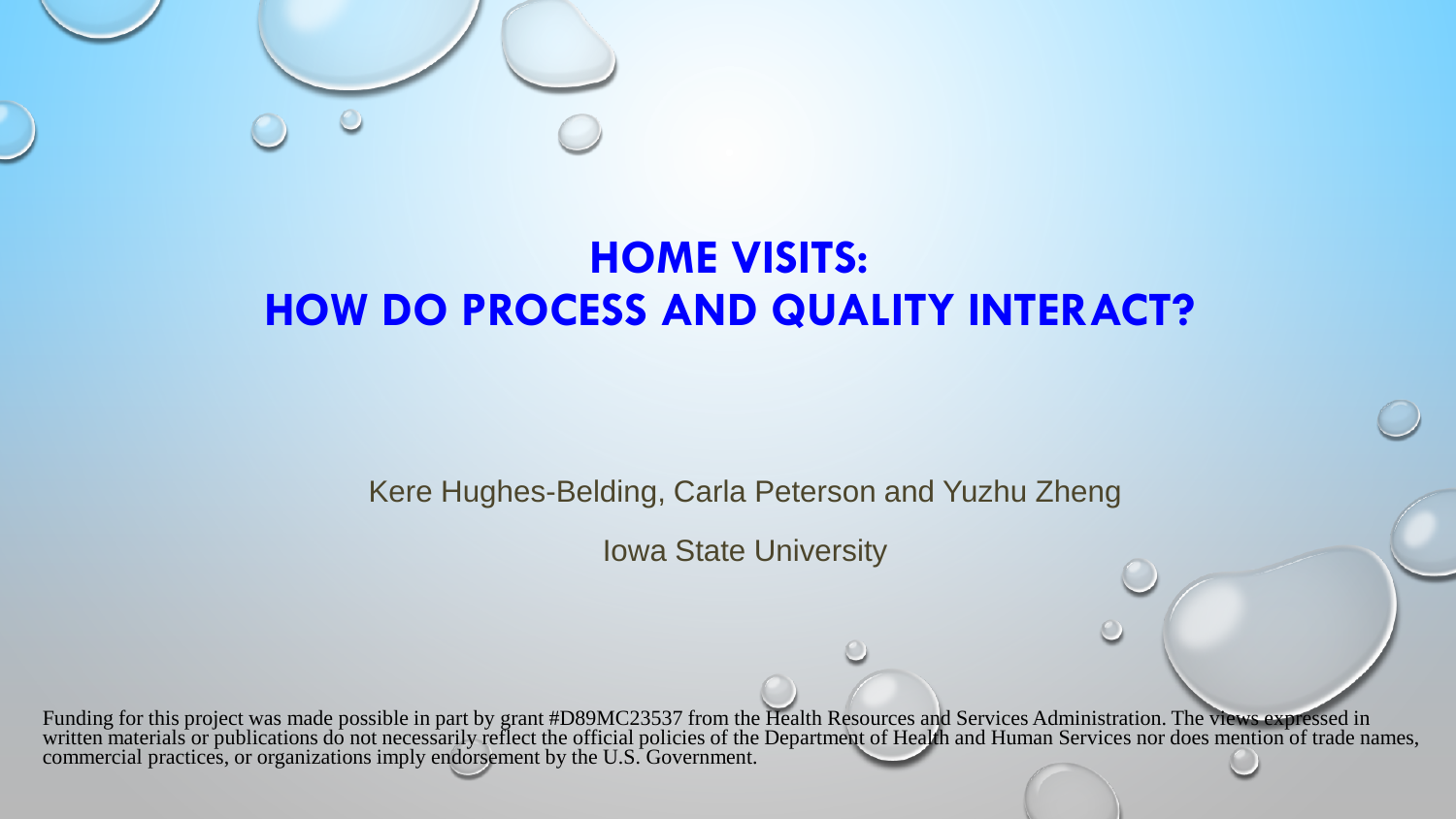### BACKGROUND

- Appropriate measurement of home visiting is essential to quality improvement efforts
- Overall purpose is to identify information that will be helpful for enhancing home visiting practice
- We are examining the home visiting intervention processes and strategies identified with the Home Visit Observation Form (HVOF: McBride & Peterson, 1996) as they are related to levels of quality in the Home Visiting Rating Scale (HOVRS A+ v. 2.0: Roggman et al., 2014) domains
- This information will be used to target professional development efforts in order to maximize effectiveness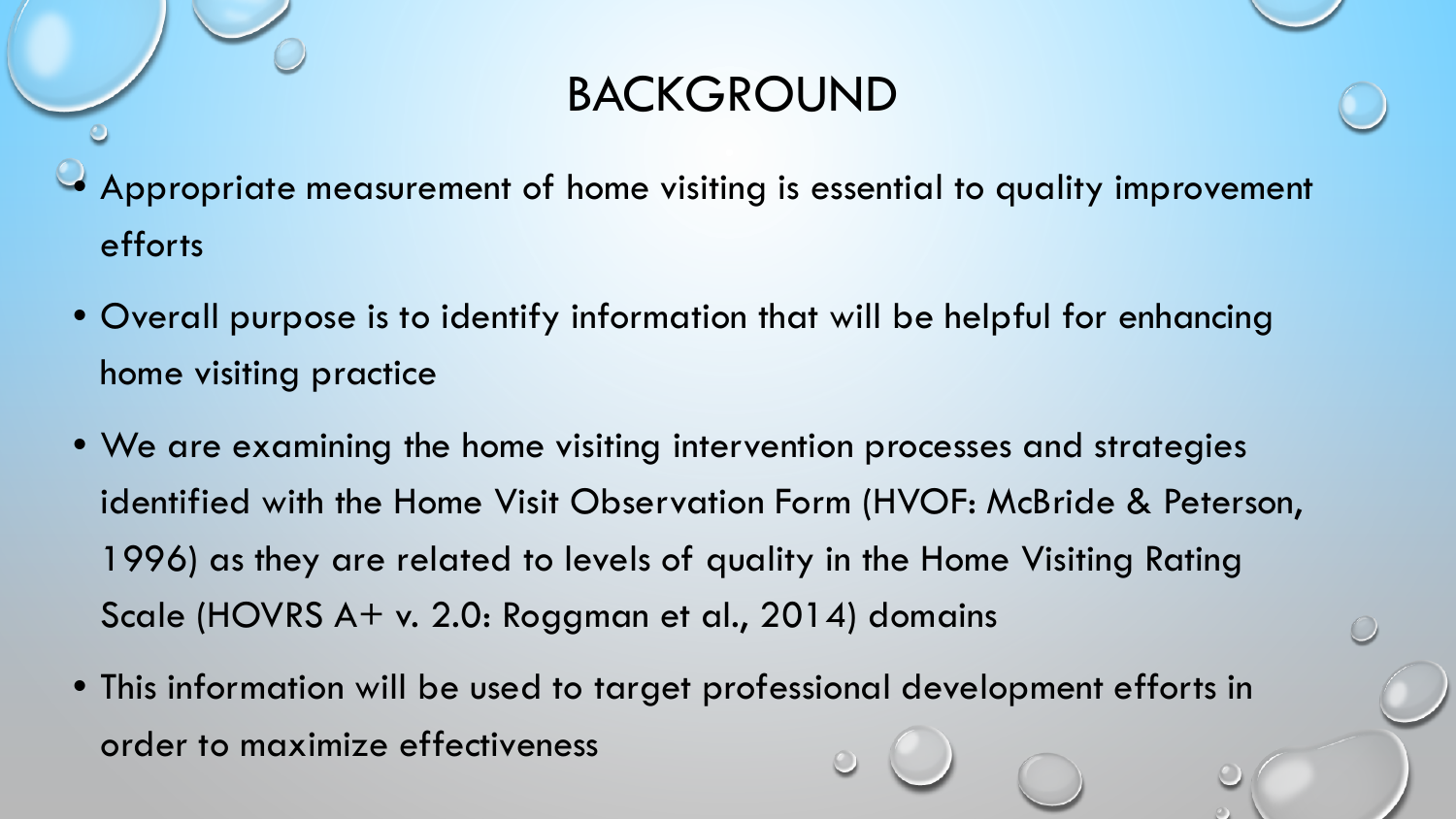## MEASURES

- Home Visiting Rating Scale (HOVRS A+ v2.0: Roggman, et al., 2014)
- Measures 7 domains of quality
	- HV Responsiveness to Family
	- HV-Family Relationship
	- HV Facilitation of P-C Interaction
	- HV Non-Intrusiveness and Collaboration
	- P-C Interaction during Home Visit
	- Parent Engagement during Home Visit
	- Child Engagement during Home Visit
- Rating of overall HV interactions
- Quality ratings related to  $+$  parenting and child outcomes
- Home Visit Observation Form-Revised (HVOF-R, McBride & Peterson, 1996)
- Measures 5 categories of interactions
	- Who is Present
	- Primary Interactors
	- Content of Interaction
	- Nature of HV Activity
	- Parent Engagement during Home Visit
- Interval observation
	- Each category measured every 30 seconds
	- Interrelationships of activities revealed
- Triadic interactions related to  $+$  parent engagement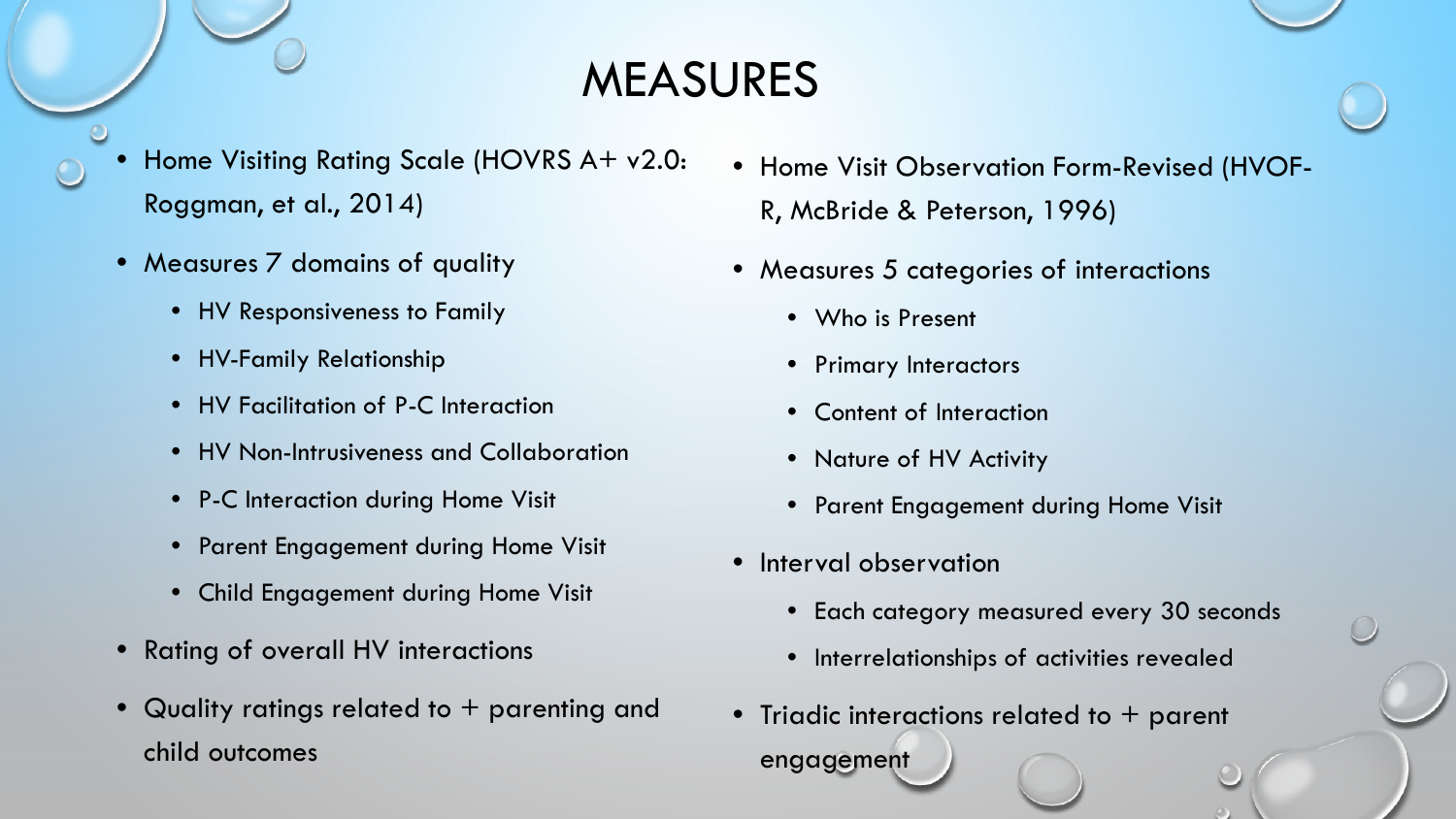# STUDY QUESTIONS

#### How do the processes of

- 1) interaction partners,
- 2) content of interactions, and
- 3) nature of home visitor activity

#### Relate to the ratings of quality for

- 1) overall HV quality,
- 2) HV facilitation of parent-child interaction,
- 3) observed parent-child interaction quality, and
- 4) child engagement

How can information from both measures be used to inform professional development efforts?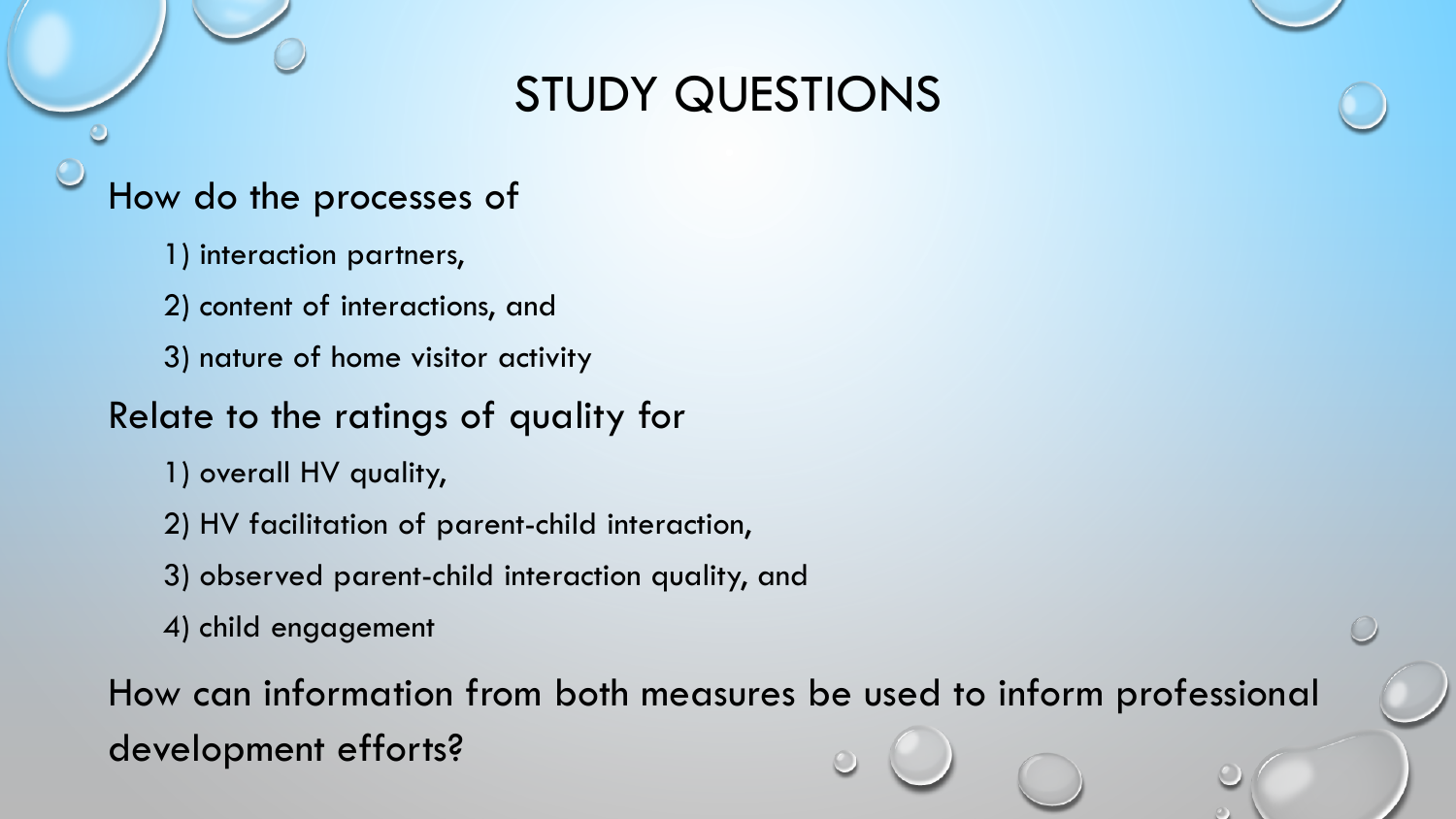

## HOME VISITS

- **60** home visits, with **30** home visitors, were observed
- One home visit per family
- Home visits lasted from 15-90 minutes, average length of 49 minutes
- Home visiting program models included
	- Early Head Start
	- Healthy Families America
	- Nurse Family Partnership
- Target children were all under one-year of age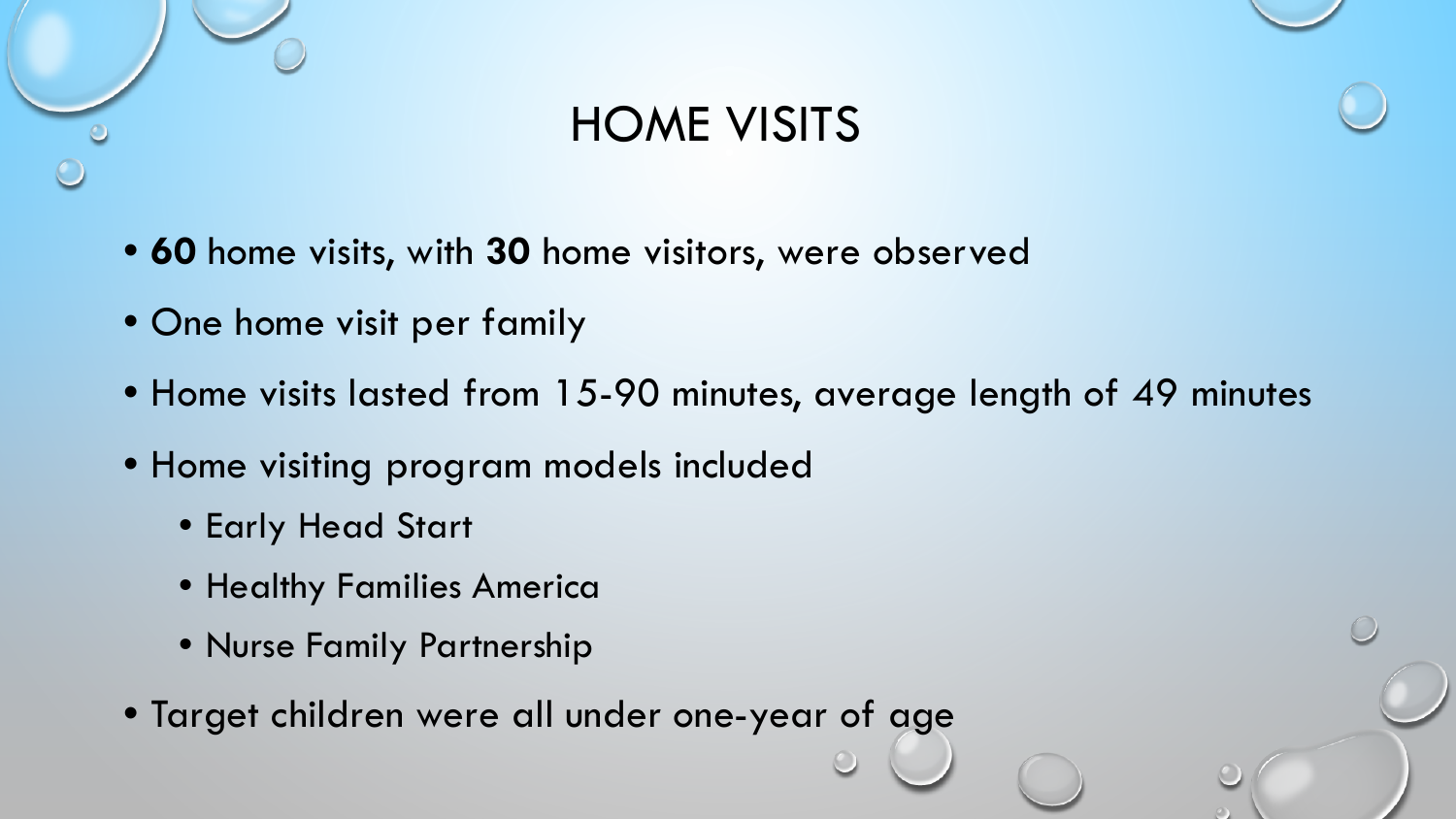# DATA COLLECTION PROCEDURES

- Home visits were videotaped by agency supervisors or other staff members
- The videos were coded by trained observers on the research team
	- Observers were trained to within one agreement on the HOVRS and over 85% exact match agreement on the HVOF
	- Every  $4<sup>th</sup>$  video was double-coded to ensure continual reliability
- The HOVRS A+ uses a 1-7 scale within each of the 7 domains and overall
	- Each domain is then given an overall score based on the pattern of scores for the domain indicators
	- A score of 1 indicates inadequate quality in the domain, a score of 3 is adequate, a score of 5 is good and a score of 7 is excellent
- The HVOF is an interval coding system where every 30 second process items are coded
	- Interaction partners
	- Interaction content
		- Child-focused content
		- Family-focused content
		- Administrative/other
	- Nature of the home visitor's activities
		- Child-focused interactions (direct teaching, modeling, coaching, observing)
		- Adult-focused interactions (providing info., asking for info., listening, affirmation, self-disclosure, general conversation)
		- Other (administrative paperwork)
- Examined the relations among the specific interventions and quality ratings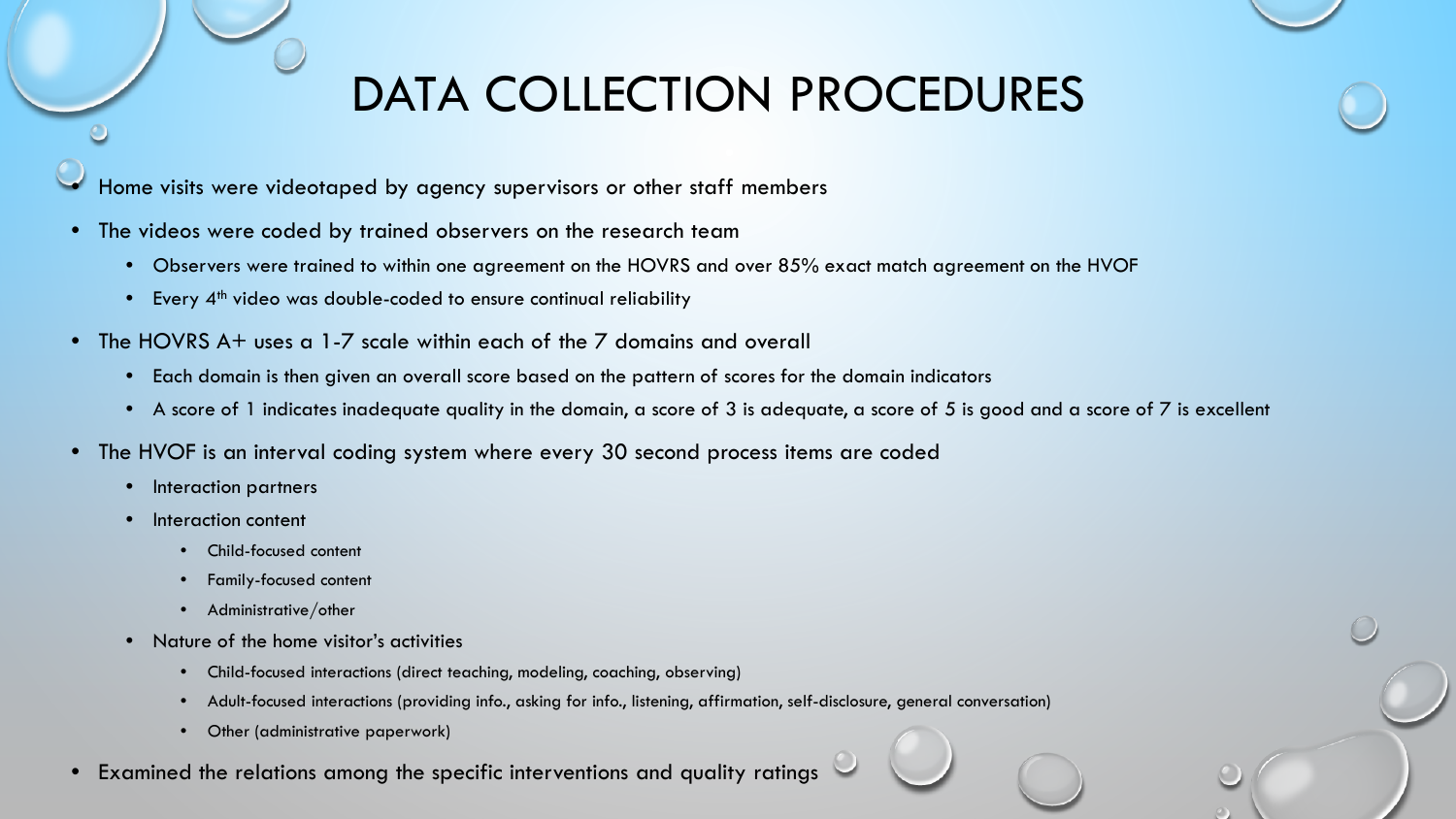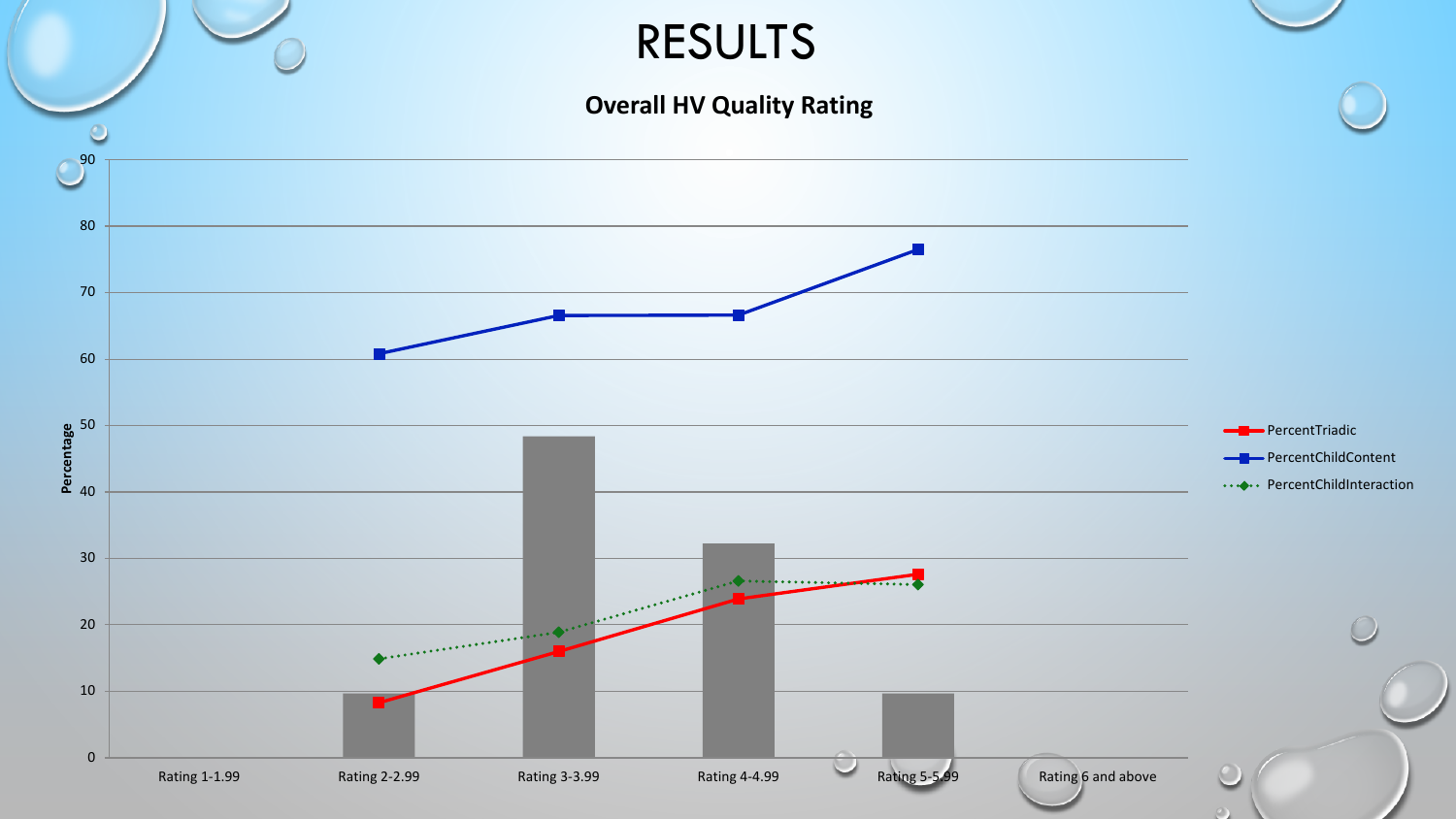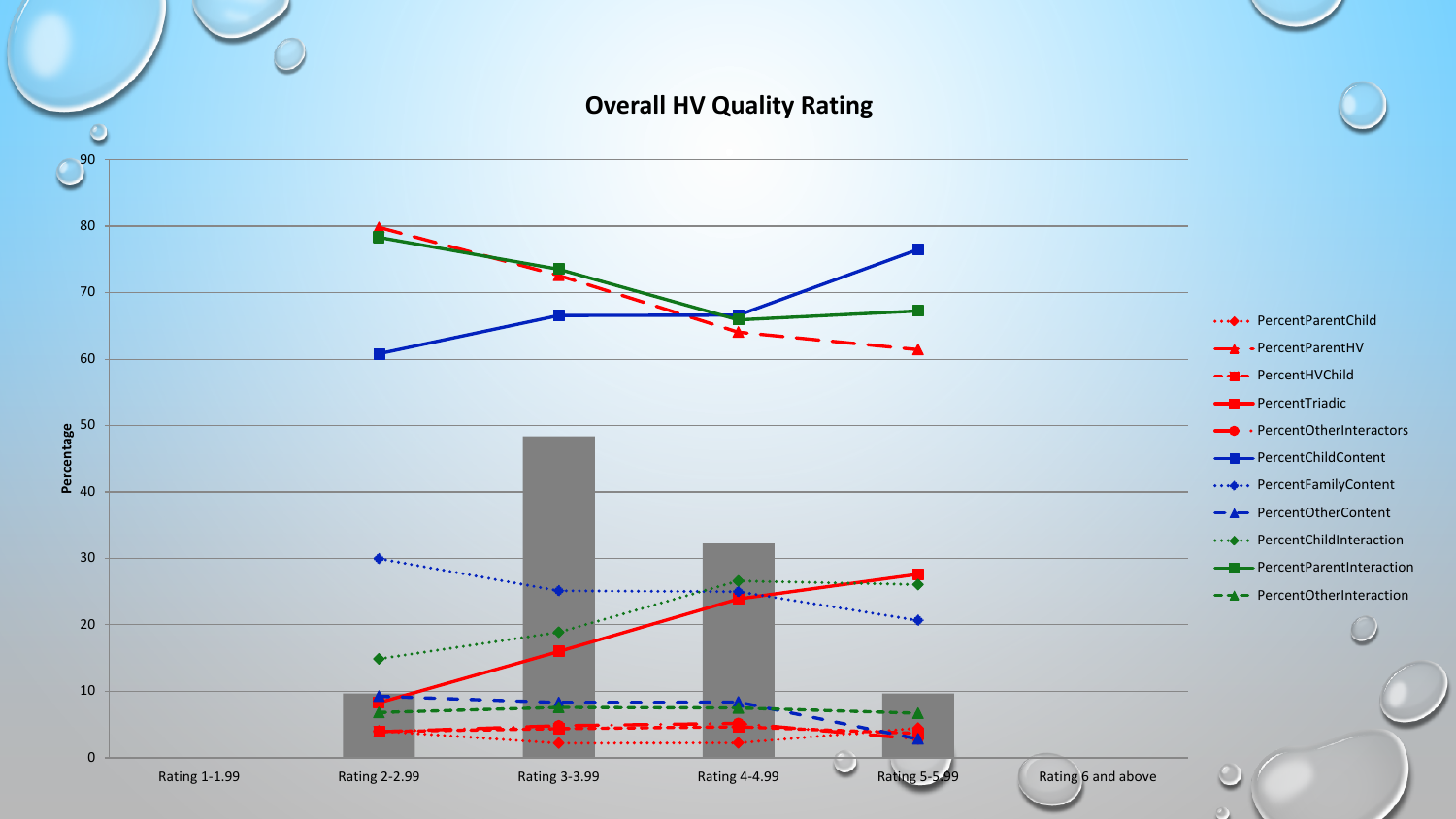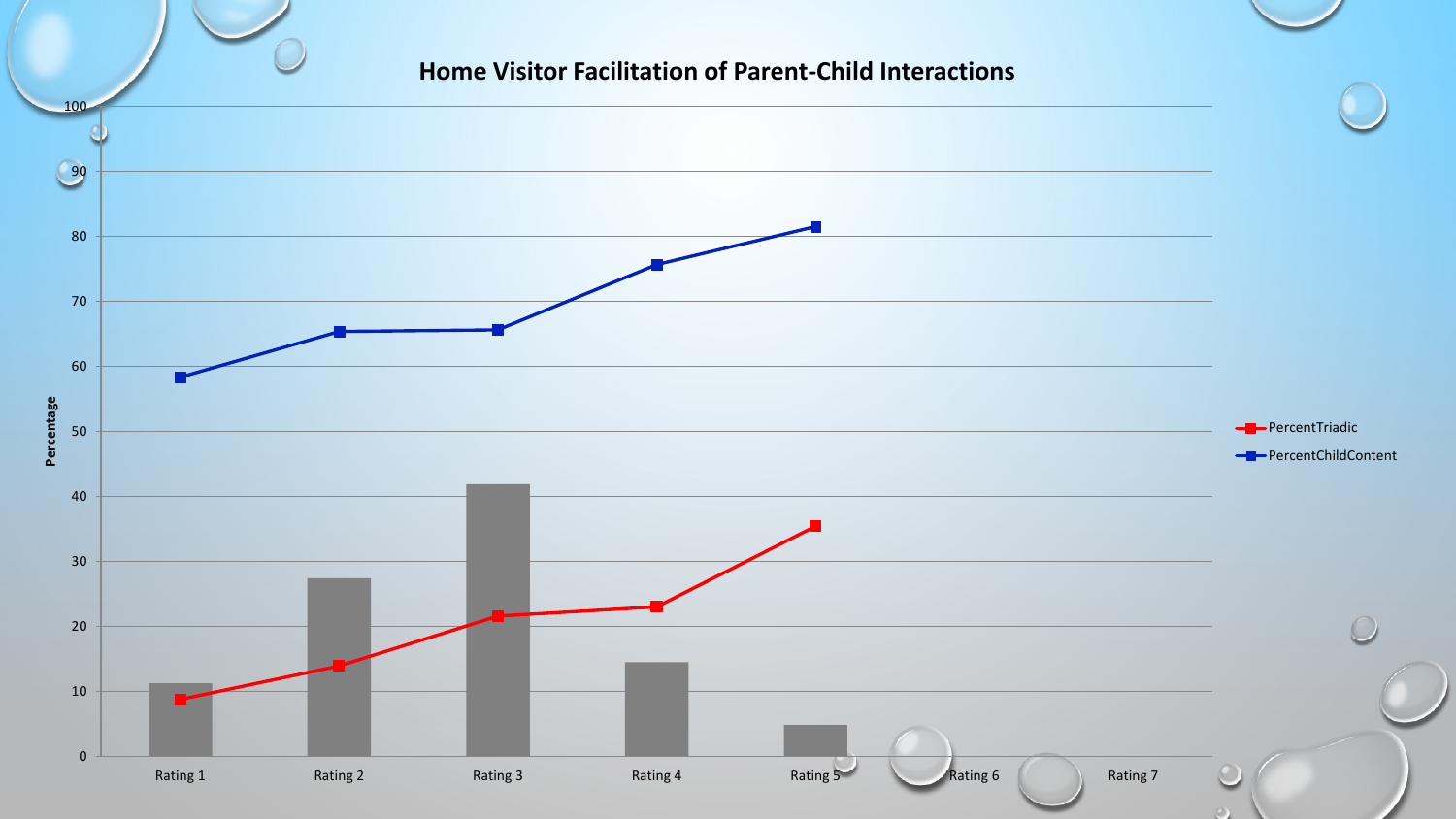#### **Home Visitor Facilitation of Parent-Child Interactions**

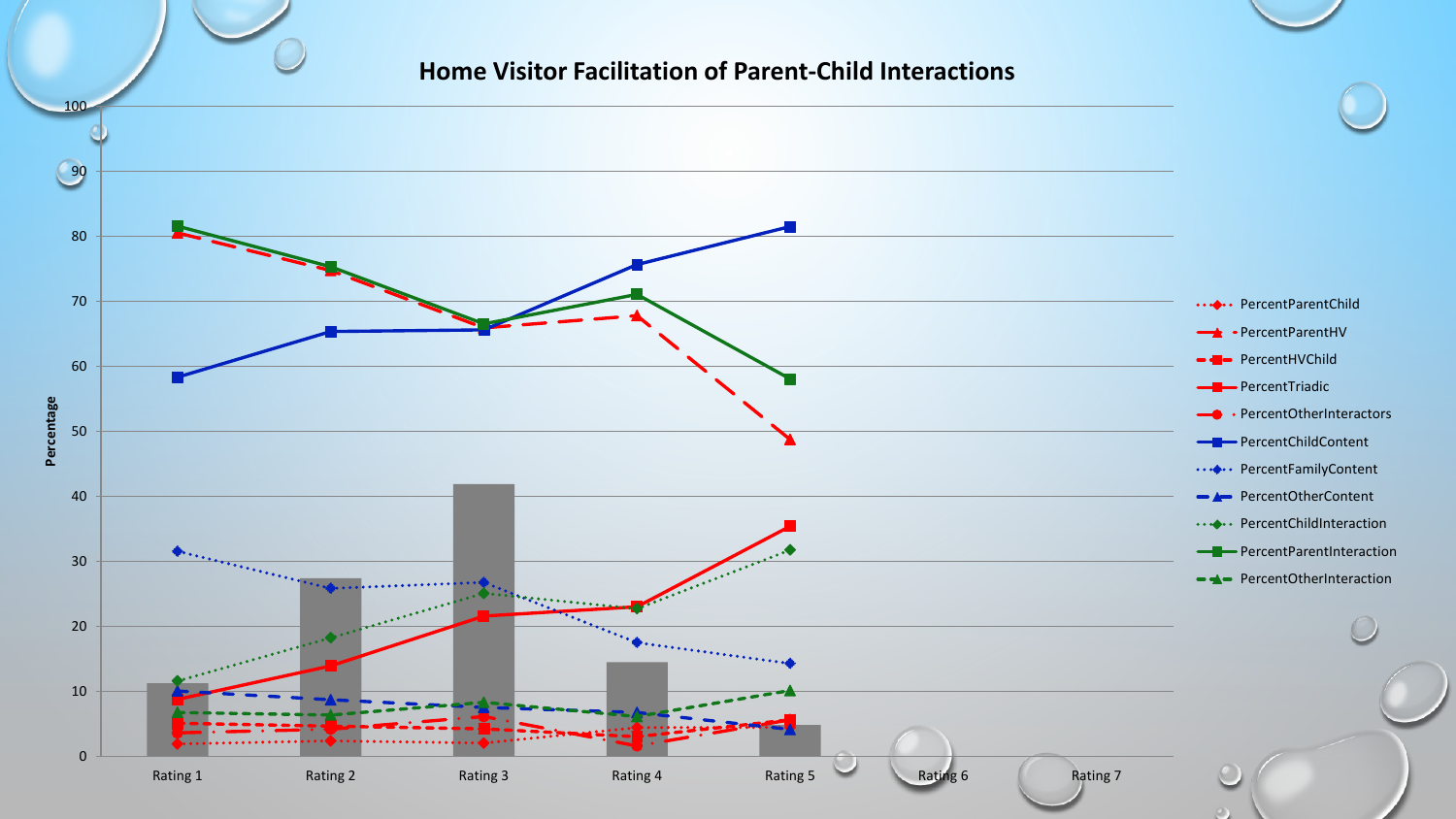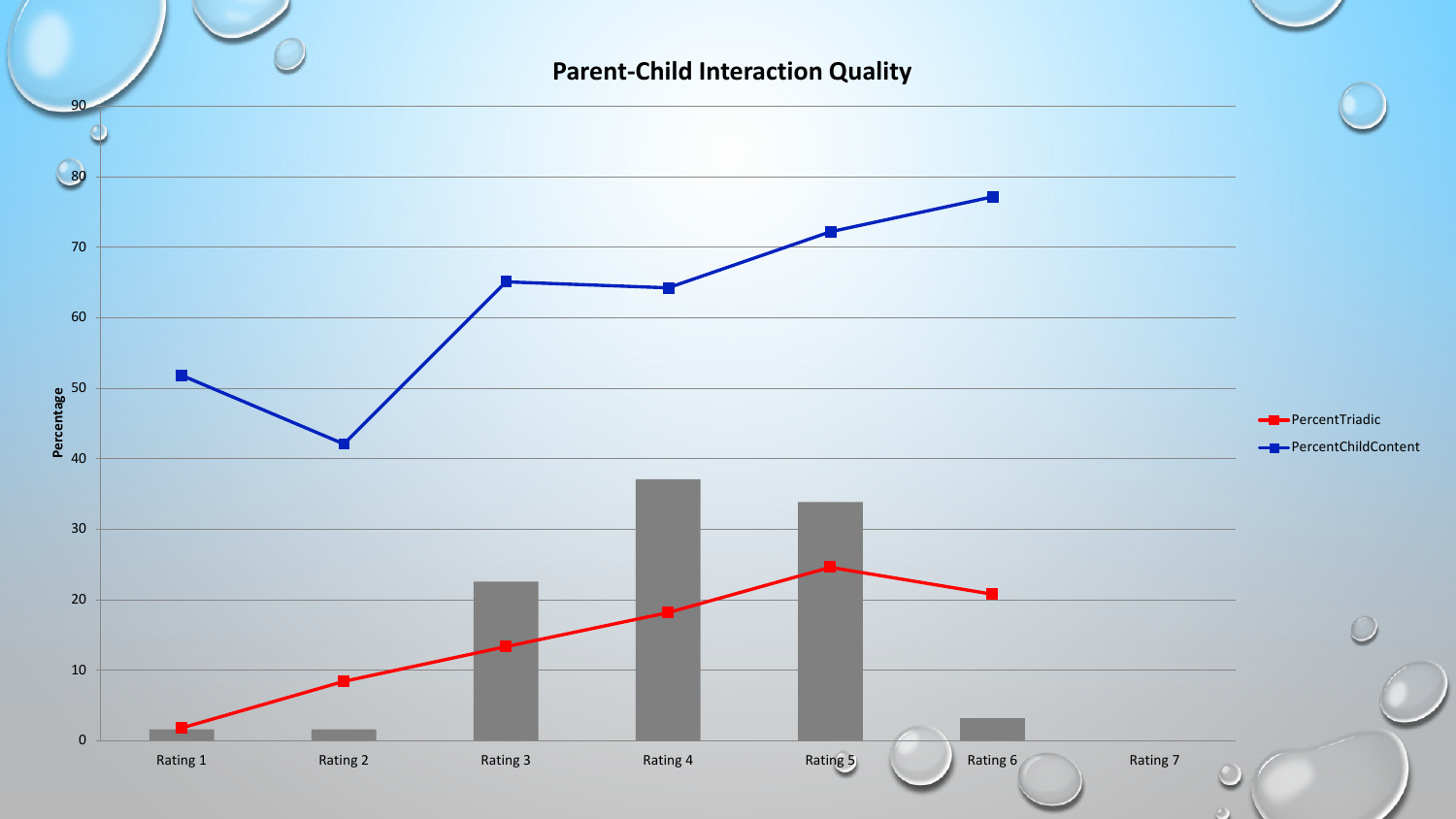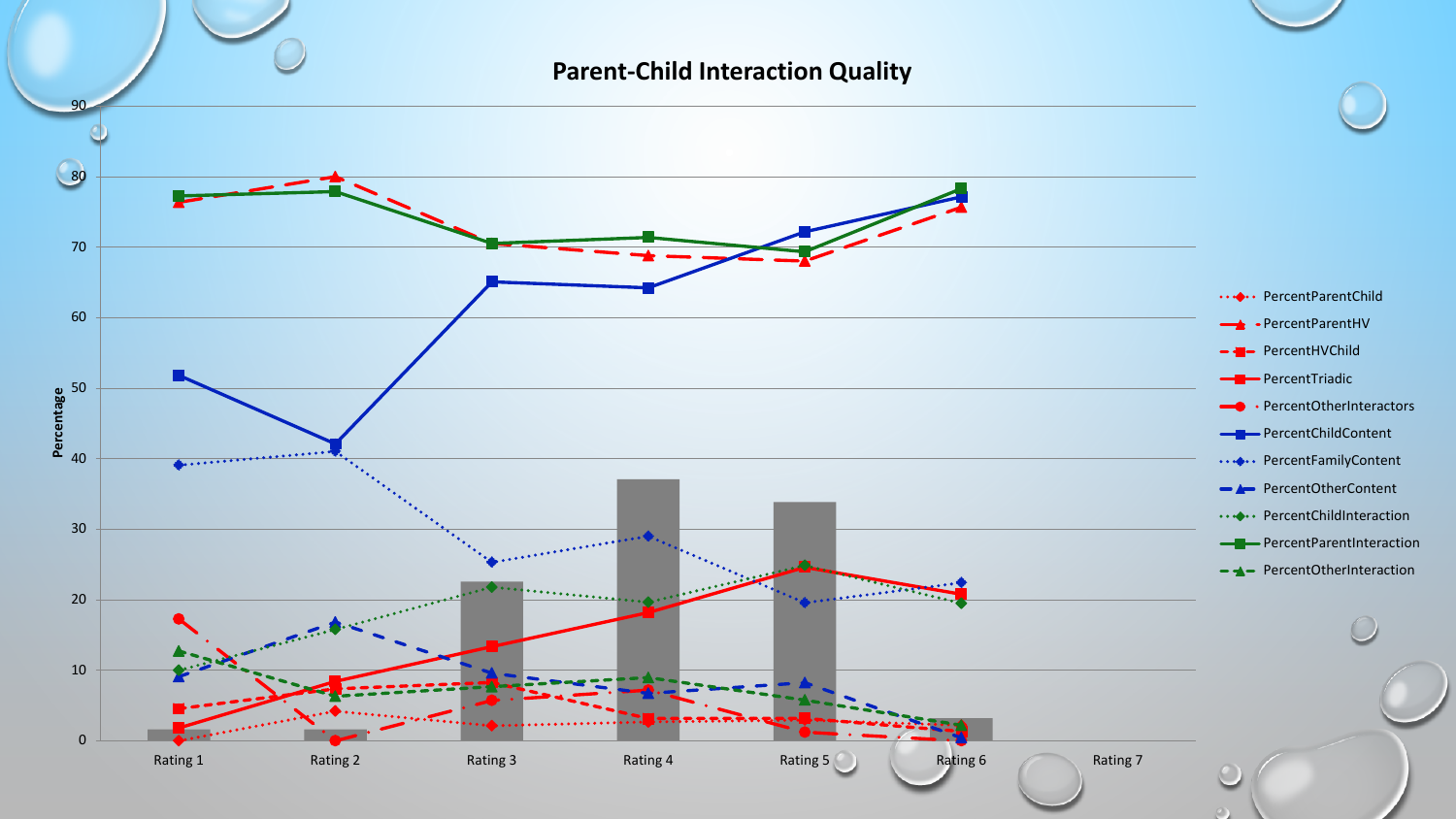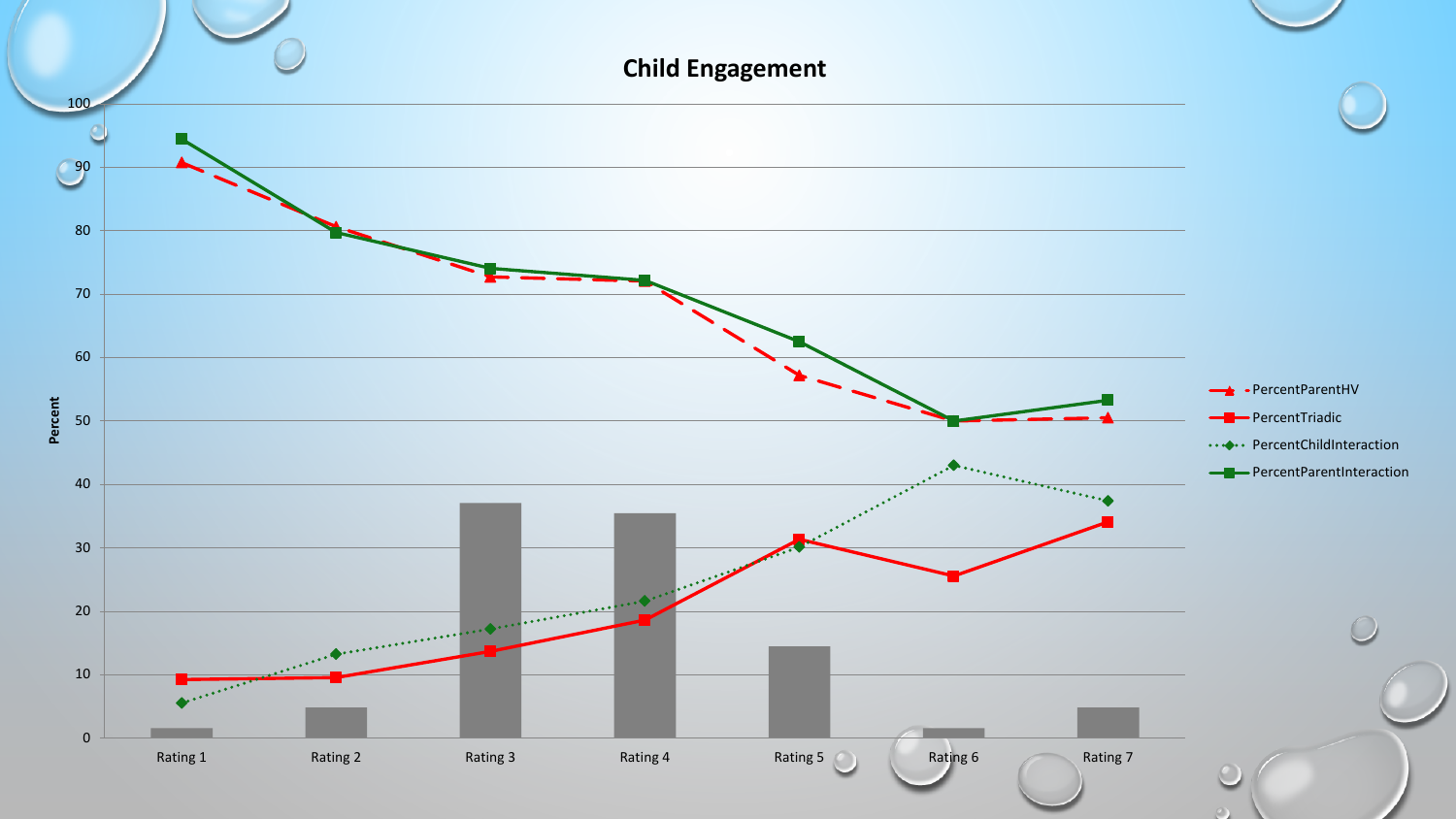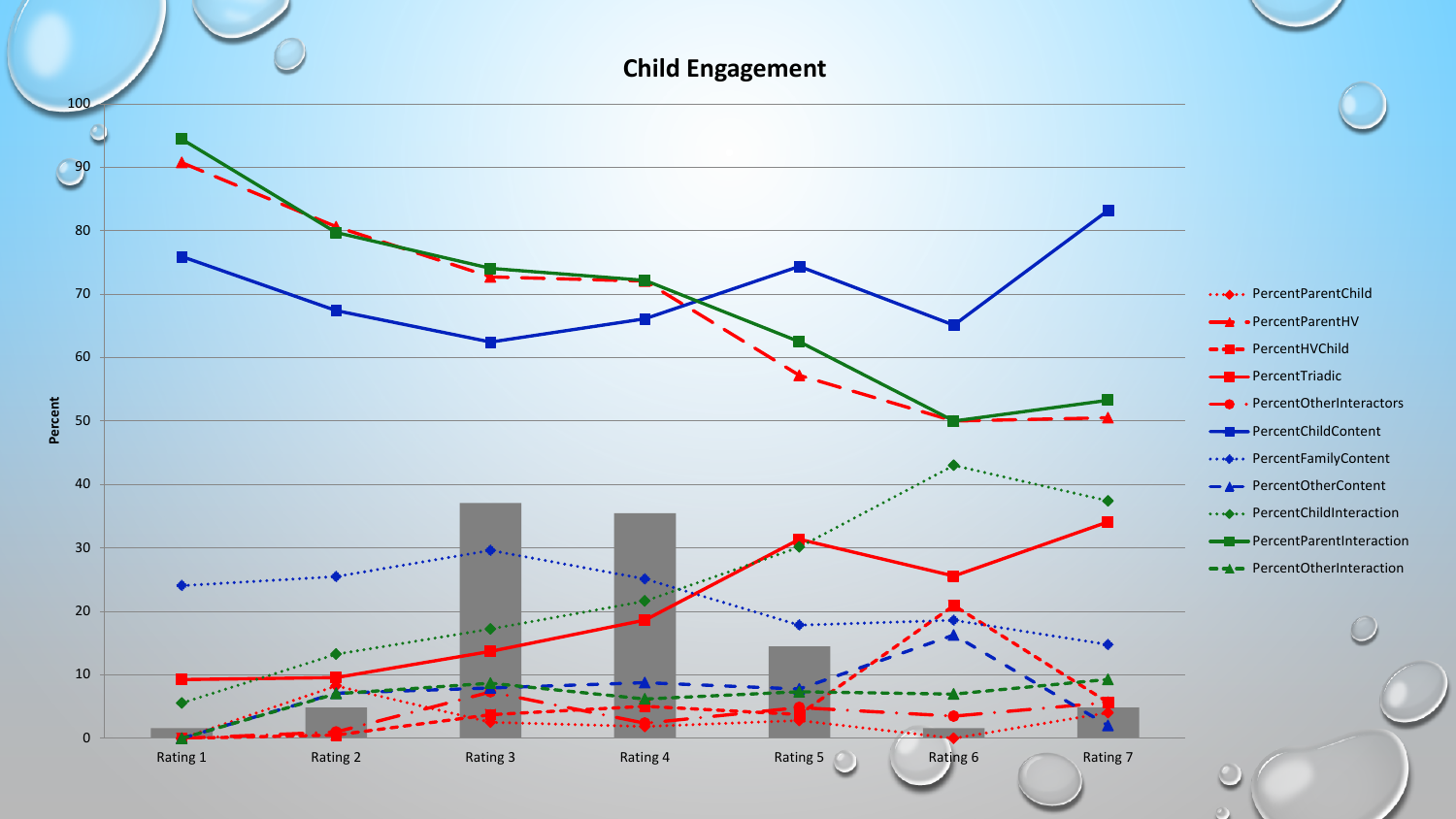# IMPLICATIONS

- Assumption guiding home visiting
	- Optimal child outcomes result from healthy and developmentally appropriate parenting
- Home visiting behavior should be directed at enhancing parent-child interactions
	- Engaging in triadic interactions
	- Focusing on child related content and activities, and
	- Coaching parents
- The ideal home visitor
	- Selection
	- Training
	- Ongoing support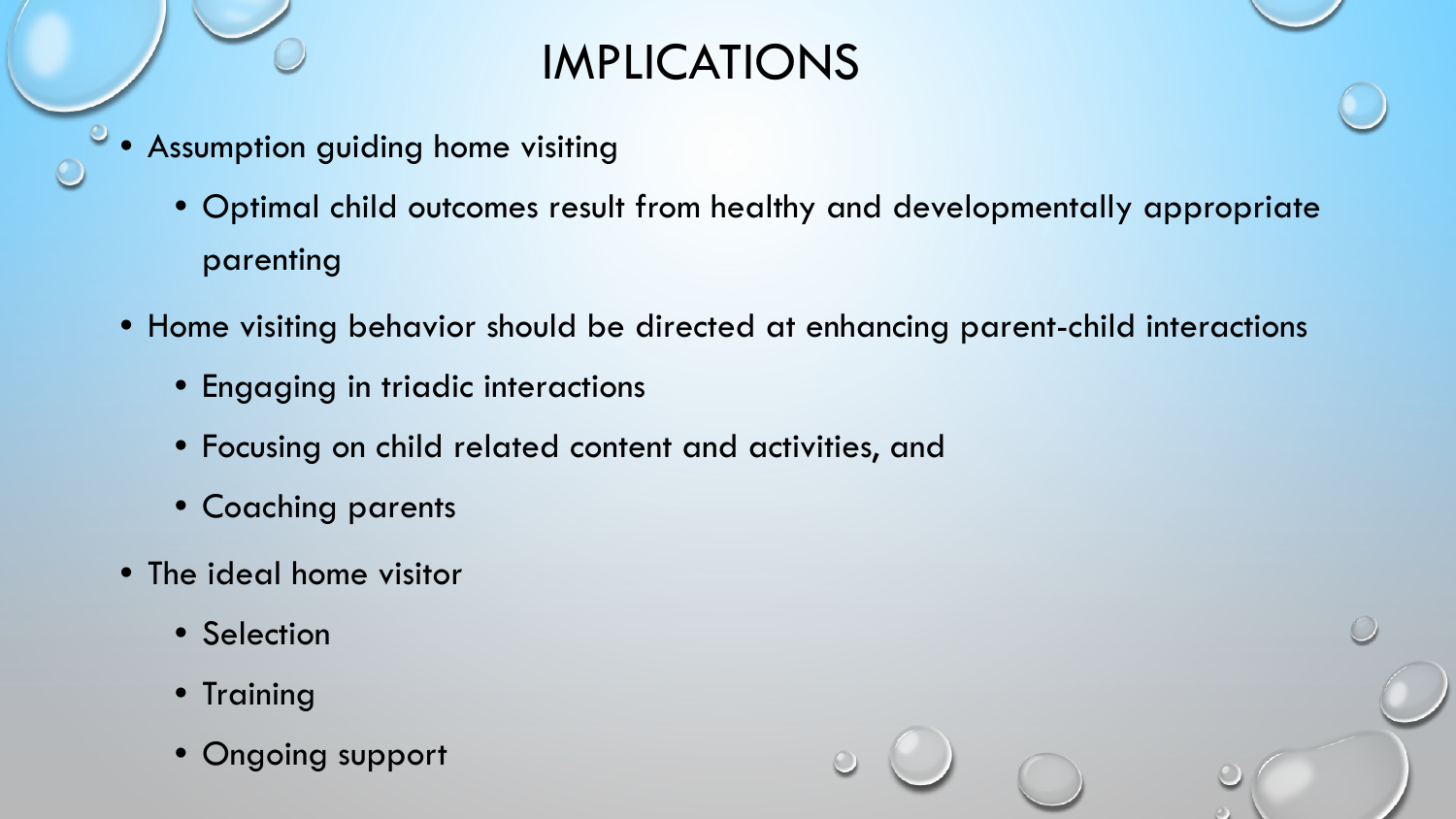

# ACKNOWLEDGEMENTS

• IOWA DEPARTMENT OF PUBLIC HEALTH

JANET HORRAS, STATE HOME VISITATION DIRECTOR

- HOME VISITATION AGENCY PARTNERS AROUND THE STATE OF IOWA
	- 10 COMMUNITIES IN 16 COUNTIES (75 HOME VISITORS AND 30 SUPERVISORS)
	- 361 FAMILIES TO DATE
- GRADUATE RESEARCH TEAM AT ISU

MELISSA CLUCAS, NEIL ROWE, LIURAN FAN, MARISOL AGUERO, KRISTA GOODMAN, JUAN BAO, WEN WANG, JACKIE HAND, AMANDA WELDING, MATTIE BRUNING, CARLA MARTINEZ-QUEZADA